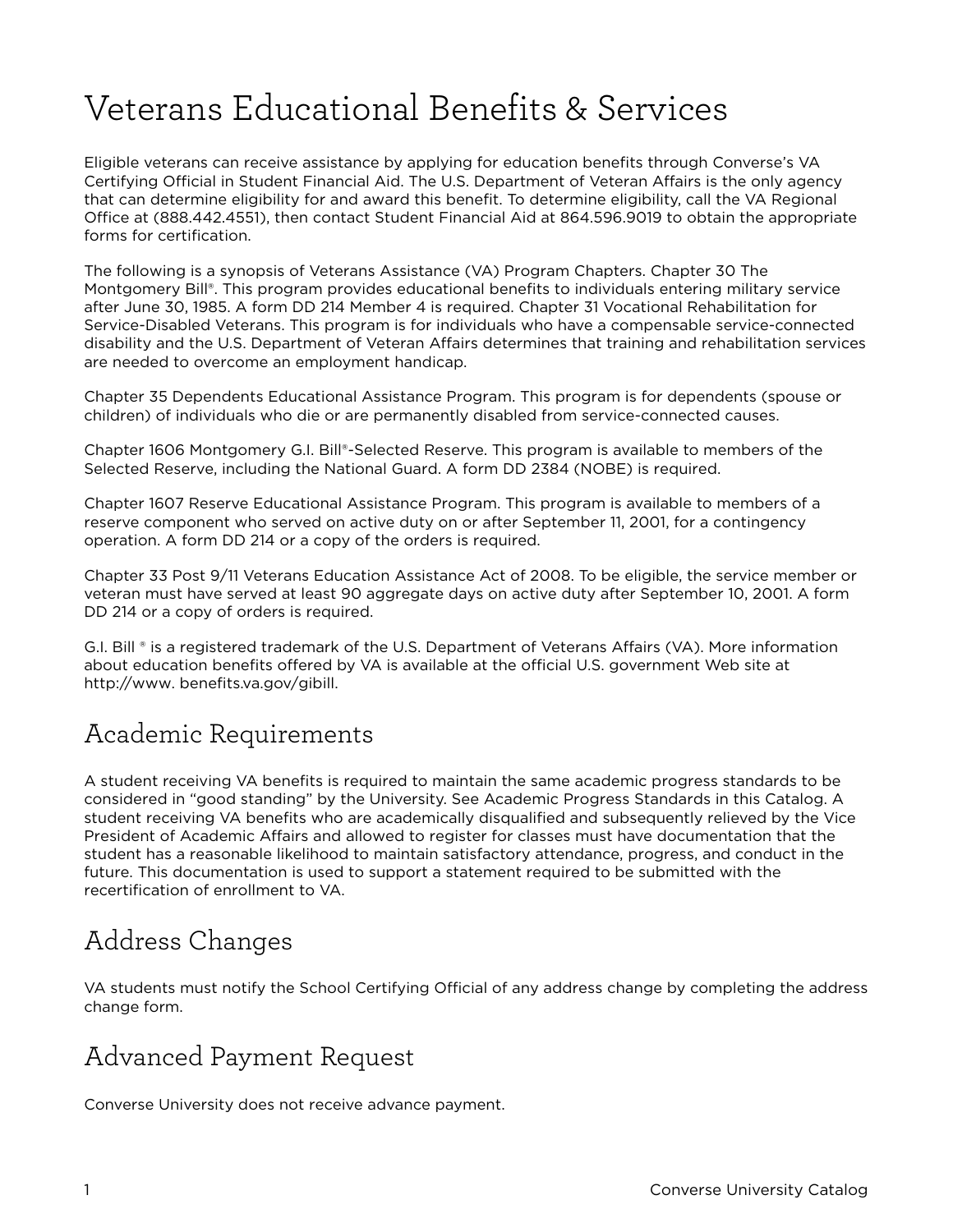## Class Attendance

VA students must adhere to the attendance policy established by the University.

# Drops and Withdrawals

VA students must report course drops or a term withdrawal to the School Certifying Official. To ensure timely notification to VA, reports will be run monthly to identify VA students who have dropped courses or withdrawn from the term. At the end of each semester, VA students who earn a grade of "F" are reported to VA with the last date of attendance.

# Eligible Courses

VA students may receive benefits only for those courses that are required for graduation or are a prerequisite for courses required in the program of study. When additional courses beyond the courses required for graduation are needed to overcome a grade point deficiency, the additional courses may be approved with required documentation outlined in VA regulations.

## Internet/Online, Hybrid, and Video Courses

Converse offers a variety of course delivery methods. Non-traditional course delivery methods are listed in the course schedule and on the University's website. Converse expects students to participate in all instructional activities since these courses are comparable to resident (traditional classroom) courses. Converse requires that each course offered in one of these non-traditional formats meets prescribed academic standards.

Each course delivery method must include:

- a provision for an assigned instructor;
- a provision for instructor-student interaction on at least a weekly basis and a stipulation that this interaction is a regular part of the course program;
- a statement that appropriate assignments are required for completion of the course;
- a grading system similar to the system used for resident (traditional classroom) courses; a schedule of time required for the course that demonstrates that the student will spend at least as much time in preparation and training as is normally required for resident (traditional classroom) courses.

### Non-punitive Grades/Mitigating Circumstances

Regulations prohibit payment of VA benefits for a course from which the student withdraws. Unless the student submits to VA documentation of mitigating circumstances, the student must repay to VA all the money paid to the student for the pursuit of that course from the start of the term - not just from the date the student dropped the course.